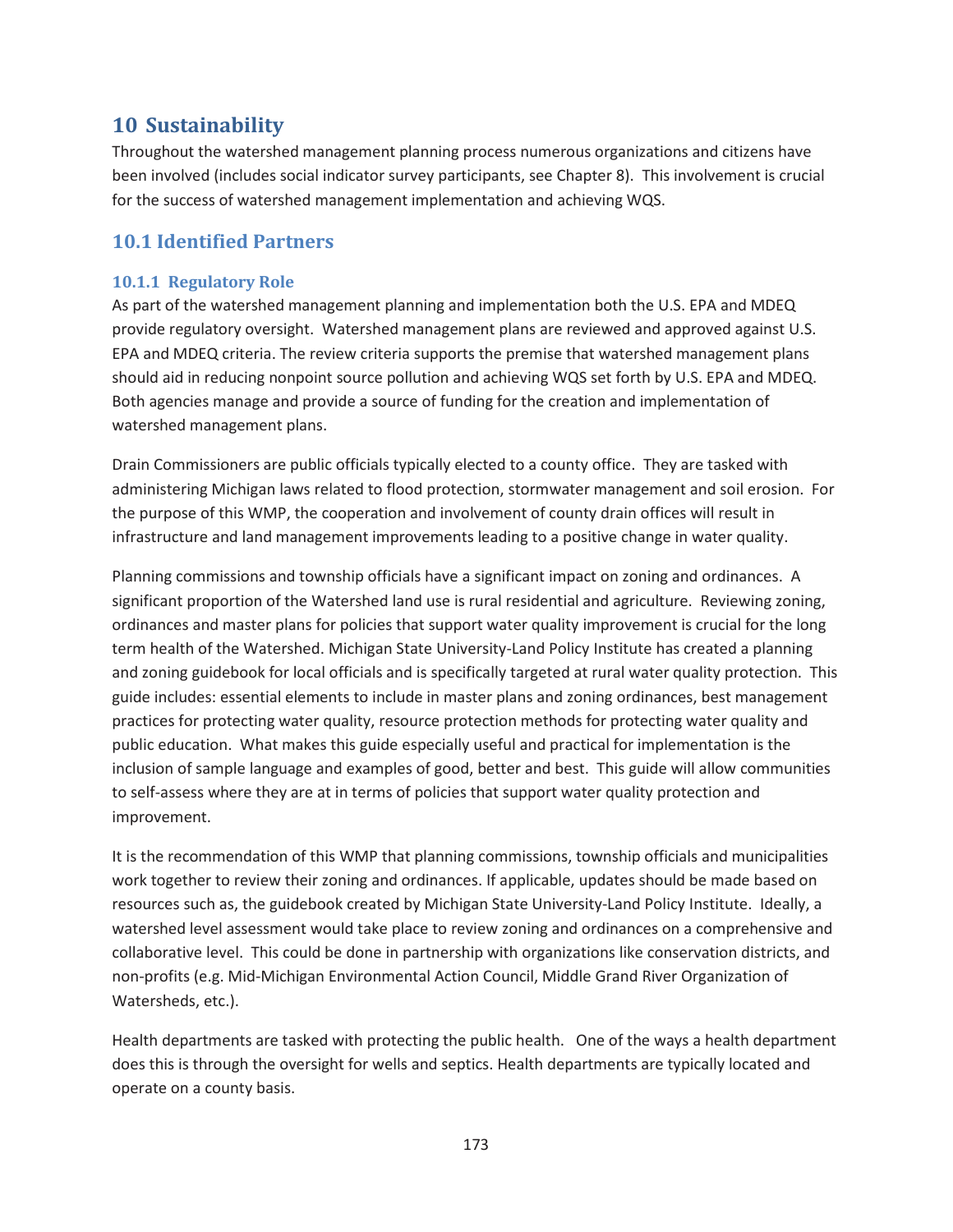#### **10.1.2 Existing Infrastructure**

#### *10.1.2.1 Internal*

The planning effort was led and facilitated by ECD. Coordination of meetings, data collection and inventory process, and communications with partners was accomplished through the leadership of ECD. As a result, ECD is the primary author of the plan. In the future, ECD will continue to drive the watershed management implementation process and help connect partners with funding sources and projects.

### *10.1.2.2 Planning Network*

This WMP has benefited from a very active and involved steering committee. The organizations involved make-up the watershed planning network. Organizations involved include: Municipalities, County Drain Offices, Health Departments and Conservation Districts, Natural Resource Conservation Service, Michigan State University, Tri-County Regional Planning Commission, etc. For a complete list of steering committee members see Appendix 15. The public was invited to participate in the steering committee through email newsletters, press releases, and presentations at the Land Use Lunch events coordinated by Mid-MEAC. Steering committee agendas, presentations, and information discussed were all posted online for public access. The public also provided input and comments through their participation in the social indicator survey (a full discussion of public feedback begins on page 144).

The participation of the steering committee helped inform the watershed management planning process of existing educational efforts, data collection, community knowledge, potential land use issues and landowner practices. Steering committee meetings were held regularly to maintain involvement as well as individual meetings to discuss specific implementation projects. Steering committee members were invited to participate in subcommittees that included: Information and Education, Watershed Management Plan Review and Technical.

Opportunity for review and input of the WMP was made available through the subcommittees and steering committee meetings. Individual chapters were developed through the subcommittees and the WMP review committee reviewed the full document in its entirety.

## **10.2 Technical Assistance**

Technical assistance resources to aid in the implementation of the WMP have been gathered. This list is intended to serve as a guide with the knowledge that new resources may arise and those listed below may change organizational priorities over time.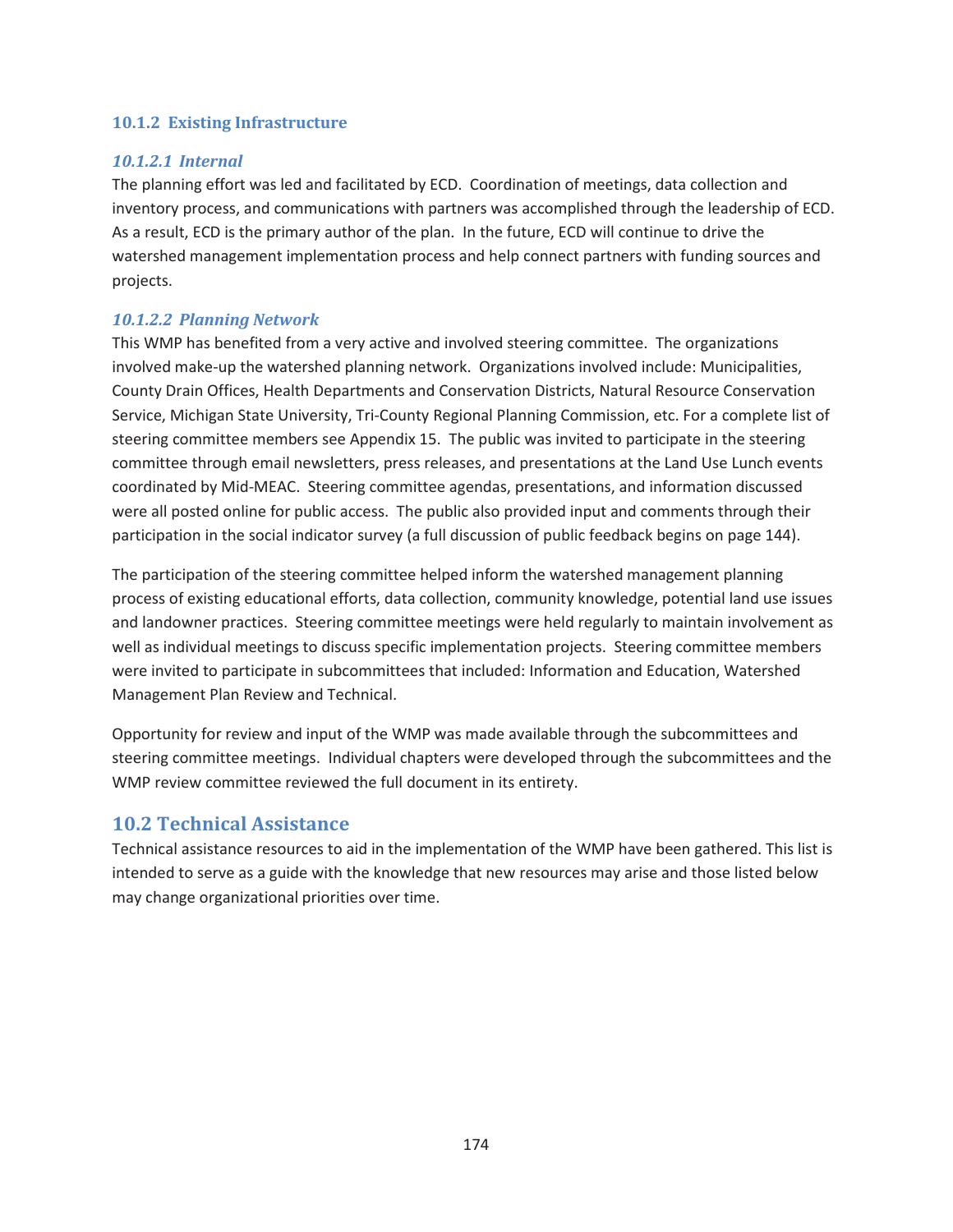|                           |                       |          |                       |                       | Technical Assistance Expertise Area |                       |            |
|---------------------------|-----------------------|----------|-----------------------|-----------------------|-------------------------------------|-----------------------|------------|
|                           |                       |          |                       |                       |                                     |                       | Cost Share |
|                           |                       | Public   |                       |                       | Residential                         | <b>Land</b>           | and/or     |
| Organization              | Agriculture           | Health   | Zoning/Planning       | Outreach              | Management                          | Management            | Funding    |
| <b>NRCS</b>               | $\times$              |          |                       |                       |                                     | $\boldsymbol{\times}$ | $\times$   |
| MDARD-MAEAP               | $\times$              |          |                       | ×                     |                                     | $\boldsymbol{\times}$ |            |
| <b>Health Departments</b> |                       | $\times$ |                       | ×                     | ×                                   |                       |            |
| Drain Offices             | $\times$              |          | ×                     |                       | ×                                   | ×                     |            |
| <b>MSUE</b>               | $\times$              | $\times$ | ×                     | ×                     | $\times$                            | $\times$              |            |
| Conservation Districts    | ×                     |          |                       | ×                     | ×                                   | ×                     |            |
| Tri-County Regional       |                       |          |                       |                       |                                     |                       |            |
| Planning Commission       |                       |          | ×                     | $\boldsymbol{\times}$ | ×                                   |                       |            |
| Habitat Groups            |                       |          |                       | ×                     |                                     | ×                     |            |
| <b>MDNR</b>               |                       |          |                       | ×                     |                                     | ×                     | ×          |
| Recycling Programs        |                       |          |                       | ×                     | ×                                   |                       |            |
| MID-MEAC                  |                       |          | $\boldsymbol{\times}$ | ×                     | $\times$                            |                       |            |
| MSU (IWR,                 |                       |          |                       |                       |                                     |                       |            |
| departments and           |                       |          |                       |                       |                                     |                       |            |
| student initiatives)      | $\boldsymbol{\times}$ | $\times$ | $\boldsymbol{\times}$ | $\times$              | $\boldsymbol{\times}$               | $\boldsymbol{\times}$ |            |
| Townships and             |                       |          |                       |                       |                                     |                       |            |
| Municipalities            |                       |          | $\times$              | ×                     | $\times$                            |                       |            |
| Land Conservancies        |                       |          | ×                     |                       |                                     | $\boldsymbol{\times}$ |            |
| Farm Land                 |                       |          |                       |                       |                                     |                       |            |
| Preservation Program      |                       |          | ×                     |                       |                                     | $\times$              | ×          |
| County and City Parks     |                       |          |                       | ×                     |                                     | ×                     |            |
| <b>MGROW</b>              |                       |          |                       | ×                     |                                     |                       |            |
| West Michigan             |                       |          |                       |                       |                                     |                       |            |
| Regional Planning         |                       |          |                       |                       |                                     |                       |            |
| Commission                |                       |          | $\times$              | $\times$              | $\times$                            |                       |            |

Table 59. Organizations Specializing in Technical Table 59. Organizations Specializing in Technical

175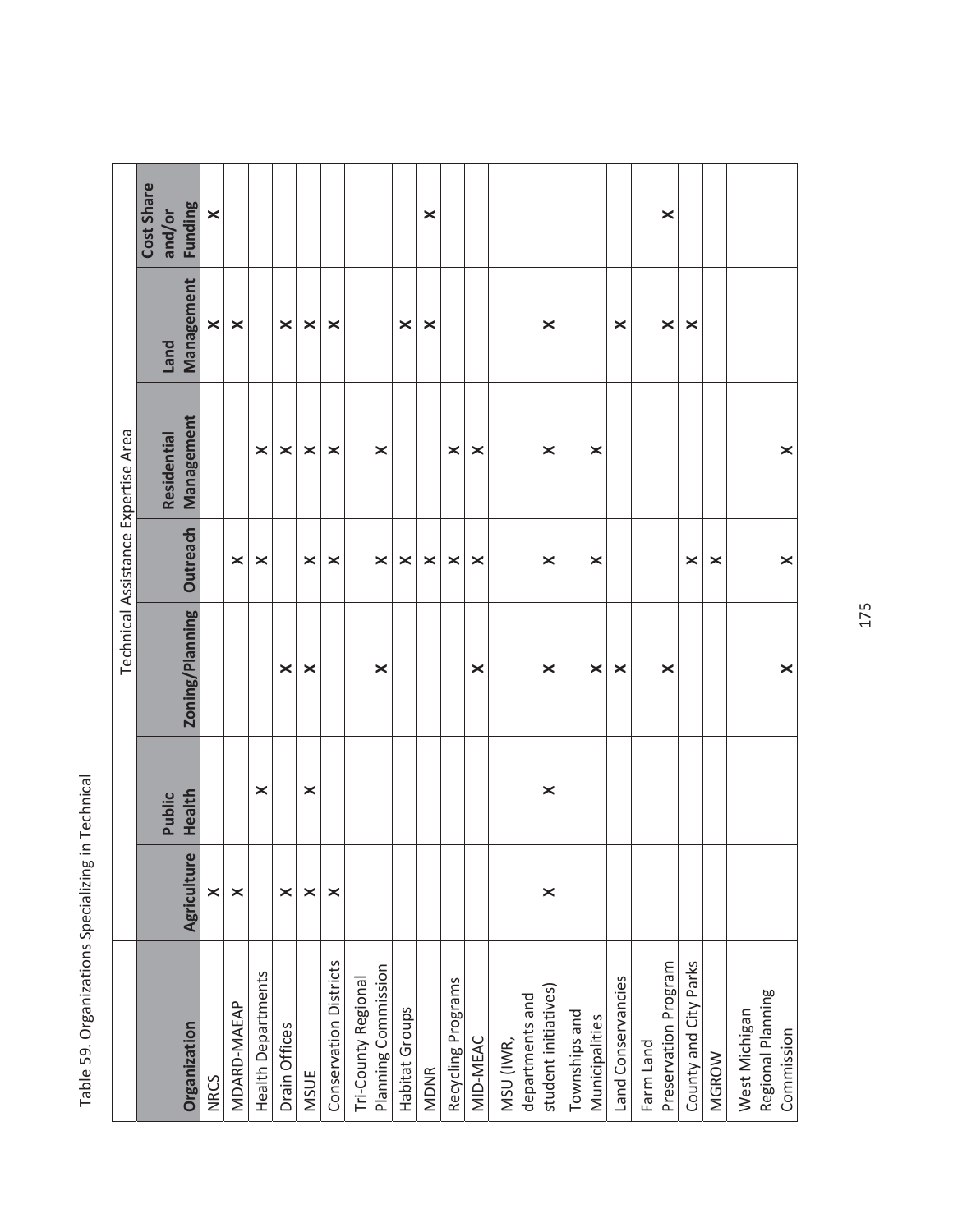# **10.3 Potential Sources of Funding**

Funding resources to implement the WMP have been gathered. This list is intended to serve as a guide with the knowledge that new sources may arise and those listed below may change funding priorities over time.

|               | Type of        |                       |                                                |                      |            |                              |
|---------------|----------------|-----------------------|------------------------------------------------|----------------------|------------|------------------------------|
| <b>Funder</b> | <b>Funding</b> | Cycle                 | <b>Project Areas</b>                           | Amount               | Match      | Website                      |
|               |                |                       | Education and training,                        | \$20,000-            |            |                              |
|               |                |                       | Stormwater management,                         | \$50,000,            |            |                              |
| EPA and       |                | RFP-November,         | Communities and water quality                  | Average              |            |                              |
| USFS-Urban    |                |                       | Application Due-data, Promote access to urban  | award                |            | http://www.nfwf.org/fivestar |
| Waters        | Grant          | February              | waterways                                      | \$25,000             | $1$ to $1$ | Pages/home.aspx              |
|               |                |                       |                                                | \$20,000-            |            |                              |
|               |                |                       |                                                | \$50,000,            |            |                              |
| EPA and       |                | RFP-November,         | Wetland, riparian and in-stream                | Average              |            |                              |
| USFS-Five     |                |                       | Application Due-habitat restoration, Education | award                |            | http://www.nfwf.org/fivestar |
| Star          | Grant          | February              | and training                                   | \$25,000             | $1$ to $1$ | Pages/home.aspx              |
|               |                |                       |                                                | \$10,000-            |            |                              |
|               |                | April, July and       | Non-point source runoff                        | \$1.5                |            |                              |
|               |                | December              | (agricultural and cities), Green               | million,             |            |                              |
|               |                | (letter of            | infrastructure, Regional work to               | Average              | Contact    |                              |
| Joyce         |                | inquiry and           | advance policies to protect and                | award                | program    |                              |
| Foundation    | Grant          | proposal)             | restore Great Lakes                            | \$200,000            | office     | http://www.joycefdn.org/     |
| SARE-         |                | RFP-August,           |                                                |                      |            |                              |
| Research      |                | Preposals-            |                                                | Average              | Contact    |                              |
| and           |                | October, April-       | Broad range of sustainable                     | award                | program    | http://www.northcentralsare  |
| Education     | Grant          | <b>Full Proposals</b> | agricultural interests                         | \$173,000            | office     | .org/                        |
|               |                |                       | Broad range of sustainable                     | Individual           |            |                              |
|               |                |                       | agricultural interests. This grant             | \$7,500,             |            |                              |
|               |                |                       | is awarded to a farmer who                     | Partner              |            |                              |
|               |                | RFP-August,           | wants to investigate and learn                 | \$15,000 and Contact |            |                              |
| SARE-Farmer   |                | Proposals-            | more about a certain topic of                  | Group                | program    | http://www.northcentralsare  |
| Rancher       | Grant          | November              | interest.                                      | \$22,500             | office     | .org/                        |
|               |                |                       |                                                |                      |            | http://www.fws.gov/birdhabi  |
|               |                | Application Due-      |                                                | \$40 million         |            | tat/Grants/NAWCA/Standard    |
| <b>USFS</b>   | Grant          | March or July         | Wetland restoration                            | available            | $1$ to $1$ | /US/index.shtm               |
|               |                |                       | Implementing physical,                         |                      | 25%,       |                              |
|               |                |                       | vegetative and managerial best                 |                      | Except     |                              |
|               |                | RFP-July, Letter      | management practices and                       |                      | conservat  |                              |
|               |                | of Intent-            | information and education                      | Minimum              | ion        |                              |
|               |                | August,               | activities as identified in an                 | request              | easement   |                              |
|               |                | Proposals-            | approved watershed                             | \$25,000, No         | requires   |                              |
| <b>MDEQ</b>   | Grant          | October               | management plan                                | maximum              | 50%        | www.michigan.gov/deq         |
|               |                | RFP-February,         |                                                |                      |            |                              |
|               |                | Application Due-      |                                                | \$250,000            |            |                              |
| <b>MDEQ</b>   | Grant          | March                 | Water quality monitoring                       | available            |            | 25% www.michigan.gov/deq     |

Table 60. Funding Resources for Watershed Implementation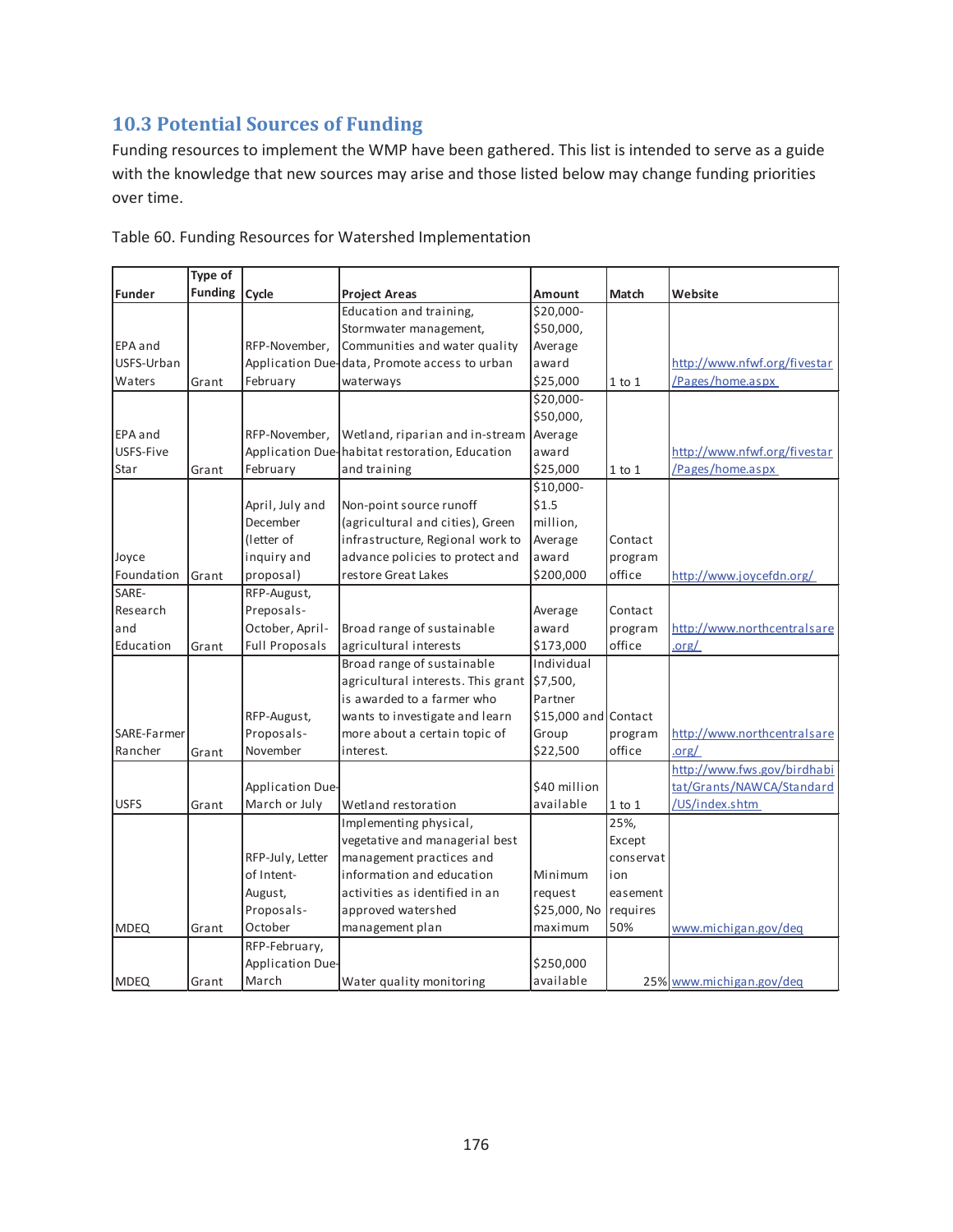## Table 60. Funding Resources for Watershed Implementation

|               | Type of         |                 |                                                 |                       |            |                               |
|---------------|-----------------|-----------------|-------------------------------------------------|-----------------------|------------|-------------------------------|
| <b>Funder</b> | <b>Funding</b>  | Cycle           | <b>Project Areas</b>                            | Amount                | Match      | Website                       |
|               |                 |                 | Environmental projects that                     |                       |            |                               |
|               |                 |                 | reach broad segment of the                      |                       |            |                               |
|               |                 |                 | community, foster                               |                       |            |                               |
|               |                 |                 | organizational capacity building                |                       |            |                               |
|               |                 |                 | and sustainability, assist                      |                       |            |                               |
|               |                 |                 | citizens whose needs are not                    |                       |            |                               |
|               |                 | RFP-            | being met by existing services,                 |                       |            |                               |
| Capital       |                 | January/Februa  | meet emerging needs, innovative                 |                       |            |                               |
| Region        |                 | ry, Application | and have high probability of                    |                       |            |                               |
| Community     |                 | Due-            | leading to new solutions and are \$5,000-       |                       |            | http://www.crcfoundation.or   |
| Foundation    | Grant           | March/April     | collaborative                                   | \$20,000              | $1$ to $1$ | g/                            |
|               |                 |                 | Conservation initiatives for                    |                       | Contact    | http://www.nrcs.usda.gov/w    |
|               |                 | Contact local   | farmers as defined by the Farm                  | Contact               | local      | ps/portal/nrcs/site/national  |
| <b>NRCS</b>   | Cost Sharoffice |                 | Bill                                            | local office          | office     | /home/                        |
|               |                 |                 |                                                 |                       |            |                               |
|               |                 |                 | Installing conservation practices               |                       |            |                               |
|               |                 |                 | to reduce sedimentation to                      | Watershed             |            |                               |
| Great Lakes   |                 |                 | improve water quality, harbor                   | projects \$1- Not     |            |                               |
| Basin-Soil    |                 |                 | maintenance, fish and wildlife                  | \$250,000,            | required   |                               |
| Erosion and   |                 |                 | habitat, recreational facilities                | Small                 | but        |                               |
| Sediment      |                 |                 | Application Due-and experiences and the public- | projects \$1-         | encourag   | http://www.glc.org/basin/in   |
| Control       | Grant           | September       | works systems                                   | \$30,000              | ed         | dex.html                      |
|               |                 |                 | Development and adoption of                     |                       |            |                               |
|               |                 |                 | innovative conservation                         |                       |            |                               |
|               |                 |                 | approaches and technologies.                    |                       |            |                               |
|               |                 |                 | Projects are expected to lead to                | Maximum               |            |                               |
|               |                 |                 | the transfer of conservation                    | award                 |            |                               |
|               |                 |                 | technologies, management                        | amount not            |            |                               |
| NRCS-         |                 | RFP-            | systems, and innovative                         | to exceed 1           |            |                               |
| Conservatio   |                 | February, Prepo | approaches into NRCS policy,                    | million.              | $1$ to $1$ |                               |
| n             |                 | sal Due-March,  | technical manuals, guides and                   | Single and            | from non-  | http://www.nrcs.usda.gov/w    |
| Innovation    |                 | Full Proposal   | references, or to the private                   | multi-year            | Federal    | ps/portal/nrcs/main/nation    |
| Grants        | Grant           | Due-May         | sector.                                         | projects.             | sources    | al/programs/financial/cig/    |
|               |                 |                 | Improve fish and other aquatic                  | \$25,000-\$1          |            |                               |
|               |                 |                 | organism populations by                         | million (or           |            |                               |
| DNR-Aquatic   |                 | RFP-February,   | protecting intact and                           | yearly                |            | http://www.michigan.gov/dn    |
| Habitat       |                 |                 | Application Due-rehabilitating degraded aquatic | maximum               |            | $r/0,4570,7-153-$             |
| Program       | Grant           | March           | habitat.                                        | available)            |            | 10% 58225 67220---,00.html    |
| DNR-          |                 |                 | Enhance the quality of existing                 | \$15,000-             |            |                               |
| Wildlife      |                 | RFP-February,   | game species habitat or create                  | yearly                |            | http://www.michigan.gov/dn    |
| Habitat       |                 |                 | Application Due-new high quality game species   | maximum               |            | r/0,4570,7-153-               |
| Program       | Grant           | March           | habitat.                                        | available             |            | 10% 58225 67395 --- ,00.html  |
|               |                 |                 |                                                 | Average               |            |                               |
|               |                 |                 |                                                 | Award                 |            |                               |
|               |                 |                 |                                                 | \$460,000,            |            |                               |
|               |                 | Preposals Due-  |                                                 | Funding               |            |                               |
| Great Lakes   |                 | February,       | Project areas vary from year to                 | Range                 |            |                               |
| Protection    |                 | Reviewed by     | year. Fund projects that are                    | \$20,000-             | Not        | http://glpf.org/working-with- |
| Fund          | Grant           | Board in June   | regional and larger in scale.                   | \$1.5 million         | required   | us/projects-wanted            |
|               |                 |                 |                                                 |                       |            |                               |
|               |                 |                 | Sustain, restore and protect fish,              |                       |            |                               |
|               |                 |                 | wildlife and habitat in the Great               |                       |            |                               |
|               |                 |                 | Lakes basin. Projects awarded                   |                       |            |                               |
| Sustain our   |                 | Preposals Due-  | for on-the-ground habitat                       | \$25,000-             |            |                               |
| Great Lakes   | Grant           | February        | restoration and enhancement.                    | $$1.5$ million 1 to 1 |            | www.nfwf.org/easy grants      |